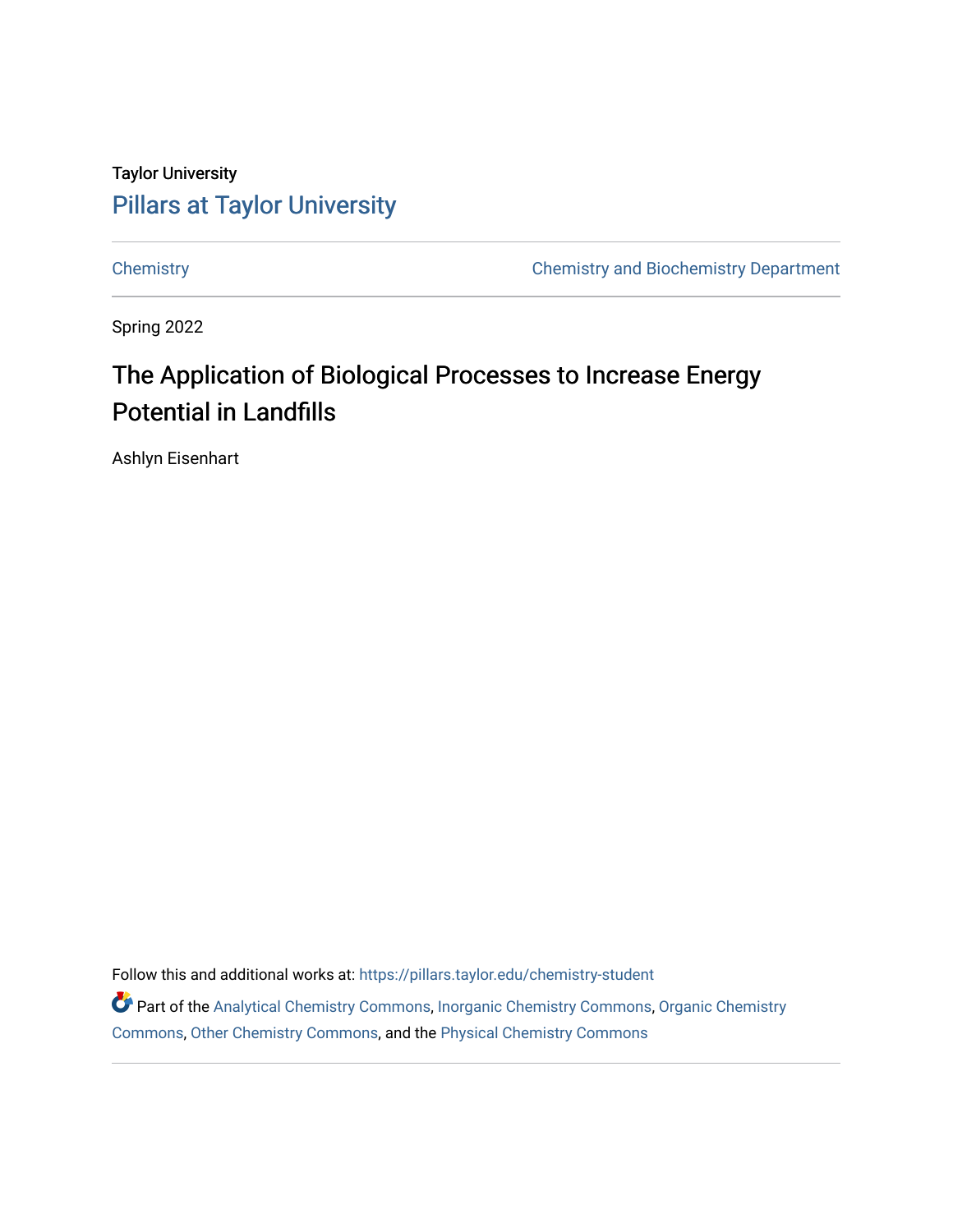The Application of Biological Processes to Increase Energy Potential and Profitability in the Municipal Solid Waste Industry – Addressing the Idea of a Circular Economy in Landfills

There has been a dramatic increase in the amount of waste that we humans have created. This has been due to population growth, an increase in industrial manufacturing, along with urbanization and modernization.<sup>8</sup> The number of tons of municipal solid waste entering landfills has increased from 82.5 million tons in 1960 to 146.1 million tons in 2018.<sup>17</sup> However, thanks to recycling, composting, and energy recovery from combustion, the percentage of solid waste going to landfills has dramatically decreased, from around 93.6 to about 65.4 percent.<sup>17</sup>

Solid waste is categorized based on their sources, the types of wastes produced, and their generation rates and composition.<sup>8</sup>The sources of solid waste include residential, industrial, institutional, construction and demolition, along with municipal services.<sup>8</sup> Solid wastes are further categorized based on how corrosive, flammable, reactive, and toxic they are.<sup>8</sup>



**Fig. 1.** Classification of solid waste. 9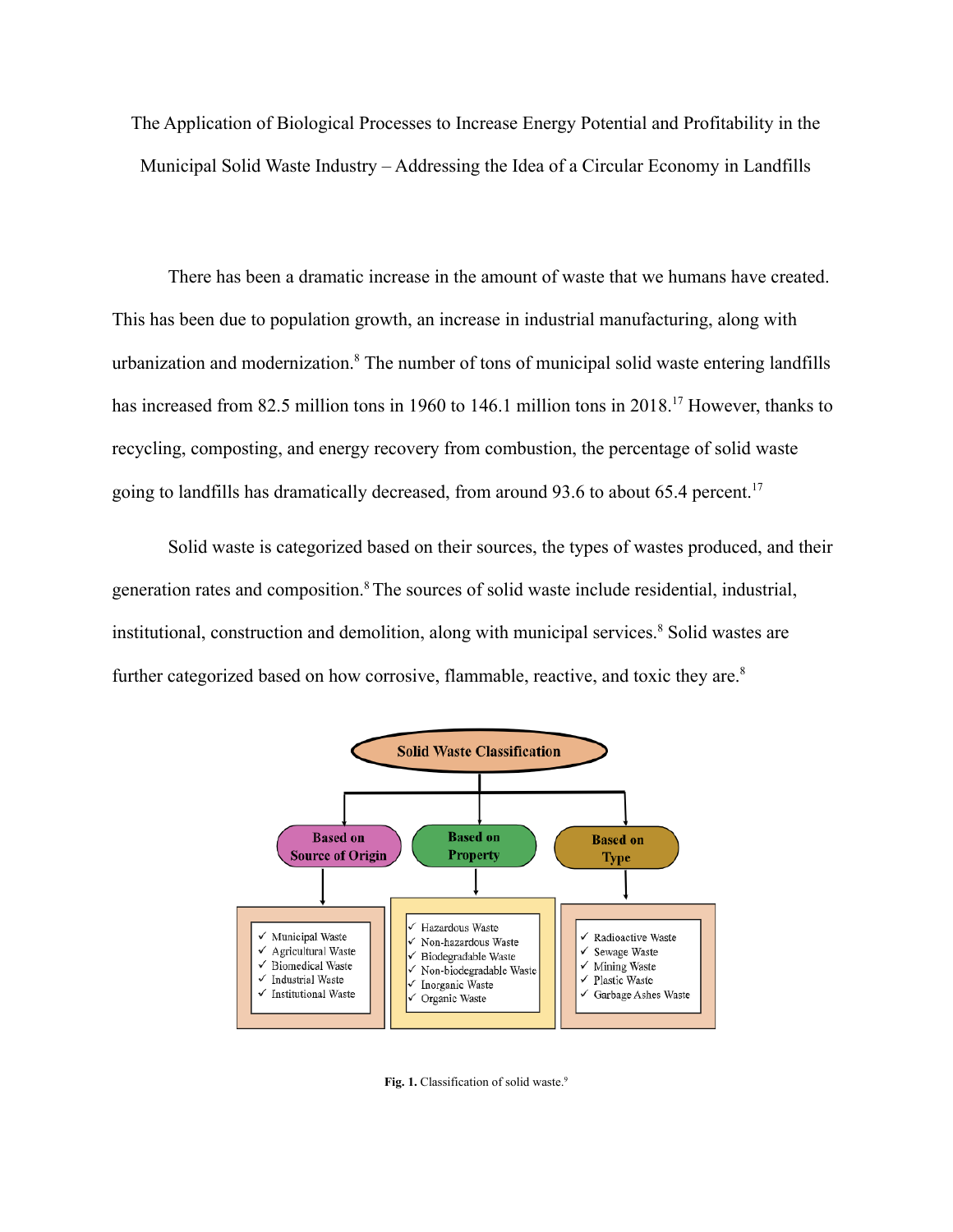#### *History of Landfills in the United States*

What the United States used to have, and what many developing countries still have, are open dumps. In these, the trash is just piled, open to the elements and for animals to scavenge. These are not sanitary and have proven to be much smellier than landfills. Landfills are a covered disposal system, where the waste is compacted and covered with soil.<sup>20</sup> Now, sanitary landfills are required to be lined in order to catch leachate, which will be explained later.

Archaeological evidence suggests that landfills first emerged in 3000 BC in Knossos, Crete.<sup>20</sup> These were considered the first sanitary landfills as they disposed of their waste in deep holes and covered it with soil.<sup>20</sup> It was not until the early  $20<sup>th</sup>$  century that trash collection was used regularly in most cities in the United States.<sup>20</sup> Until then, most waste was dumped in open dumps just outside the city. It was not until 1937 when the Fresno Municipal Landfill opened that compaction and covering waste with soil was used in a municipal landfill in the United States.<sup>20</sup> The new definition of a sanitary landfill did not develop until 1976 with the Resource Conservation and Recovery Act (RCRA).<sup>20</sup> This put into law that landfills have to be lined with plastic, clay, or both.<sup>19</sup>This followed the uncovering of both health and environmental concerns surrounding landfills and their leachate in the  $1960s$ .<sup>20</sup>

Leachate is a liquid that, as it passes through the waste, picks up some of the soluble or suspended solids. Generally, it has "high concentrations of organic carbon, nitrogen, chloride, iron, manganese, and phenols."<sup>21</sup> These are not the concern; the concern is the pesticides, heavy metals, and solvents that may be present.<sup>21</sup>

## *Stages of Landfills*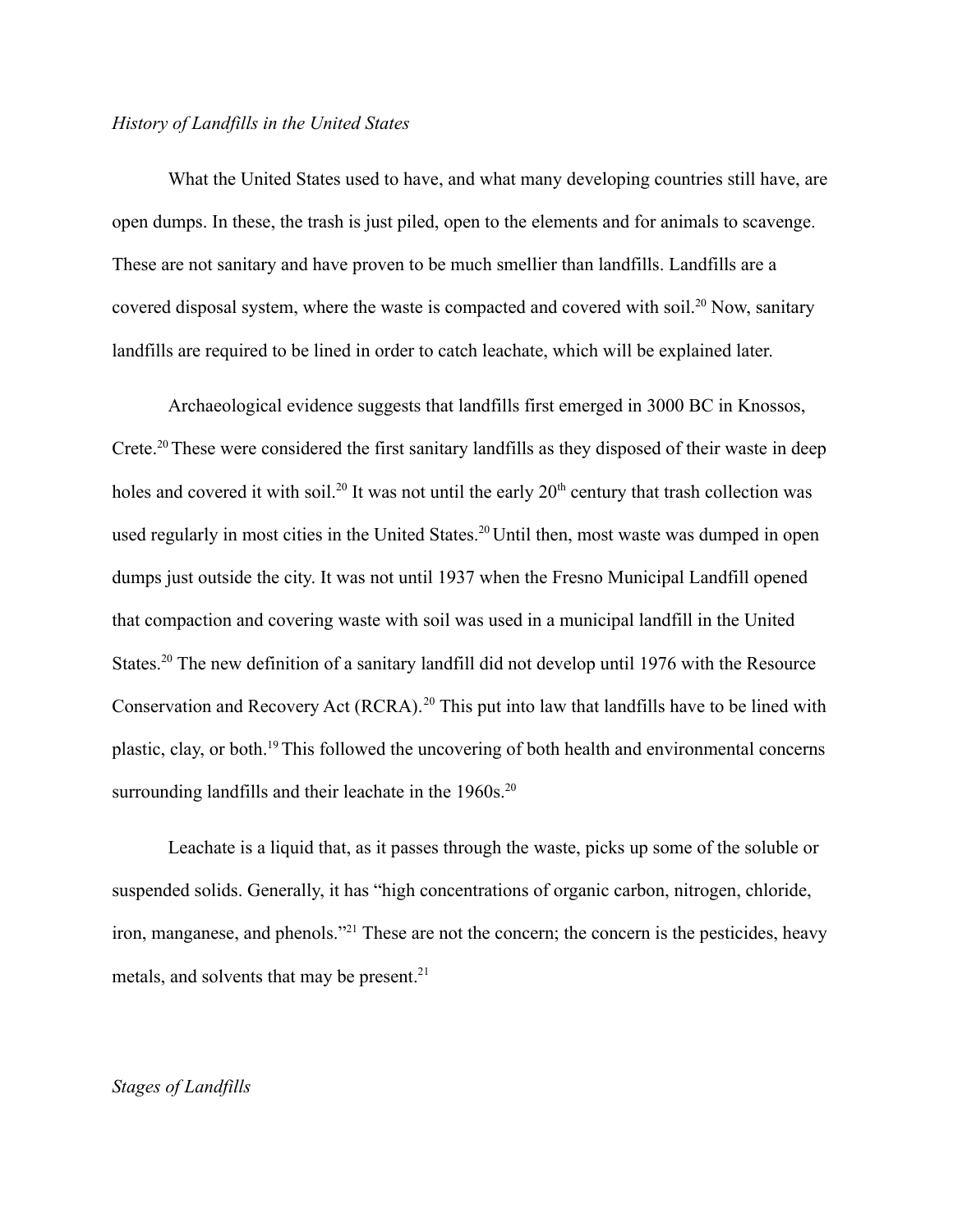A landfill has two life stages: operating and closed.<sup>11</sup> The operating stage is when there is waste being disposed of.<sup>11</sup> In this stage, there are more methane emissions as most of the degradation of the waste happens in the first few years after disposal.<sup>11</sup> When the landfill is no longer accepting waste, it is in the closed stage.<sup>11</sup> After a landfill closes, there is a possibility that it can continue to emit greenhouse gases for hundreds of years.<sup>11</sup>



Fig. 2. The general trend of  $CH_4$  emissions from landfills post closure.<sup>11</sup>

Not all greenhouse gases cause damage equally. For example, methane is a short-lived climate pollutant that causes 72 times more warming than the same amount of carbon dioxide.<sup>12</sup> In 2019, it was estimated that in the United States, municipal solid waste landfills contributed about 15.1 percent of methane emissions.<sup>3</sup> That is equivalent to the GHG emissions of about 12 million homes' energy for a year.<sup>3</sup> This made them the third largest emitter of methane after natural gas and petroleum systems  $(30\%)$  and enteric fermentation  $(27\%)$ .<sup>3</sup> Enteric fermentation takes place in ruminant animals' digestive systems and the amount of methane produced is dependent on the microbes in the stomach.<sup>16</sup>

Studies suggest that 1 ton of waste generates 40  $m<sup>3</sup>$  to 250  $m<sup>3</sup>$  of greenhouse gases.<sup>11</sup> Waste decomposition changes based on waste composition.<sup>11</sup> This shows a "lost opportunity to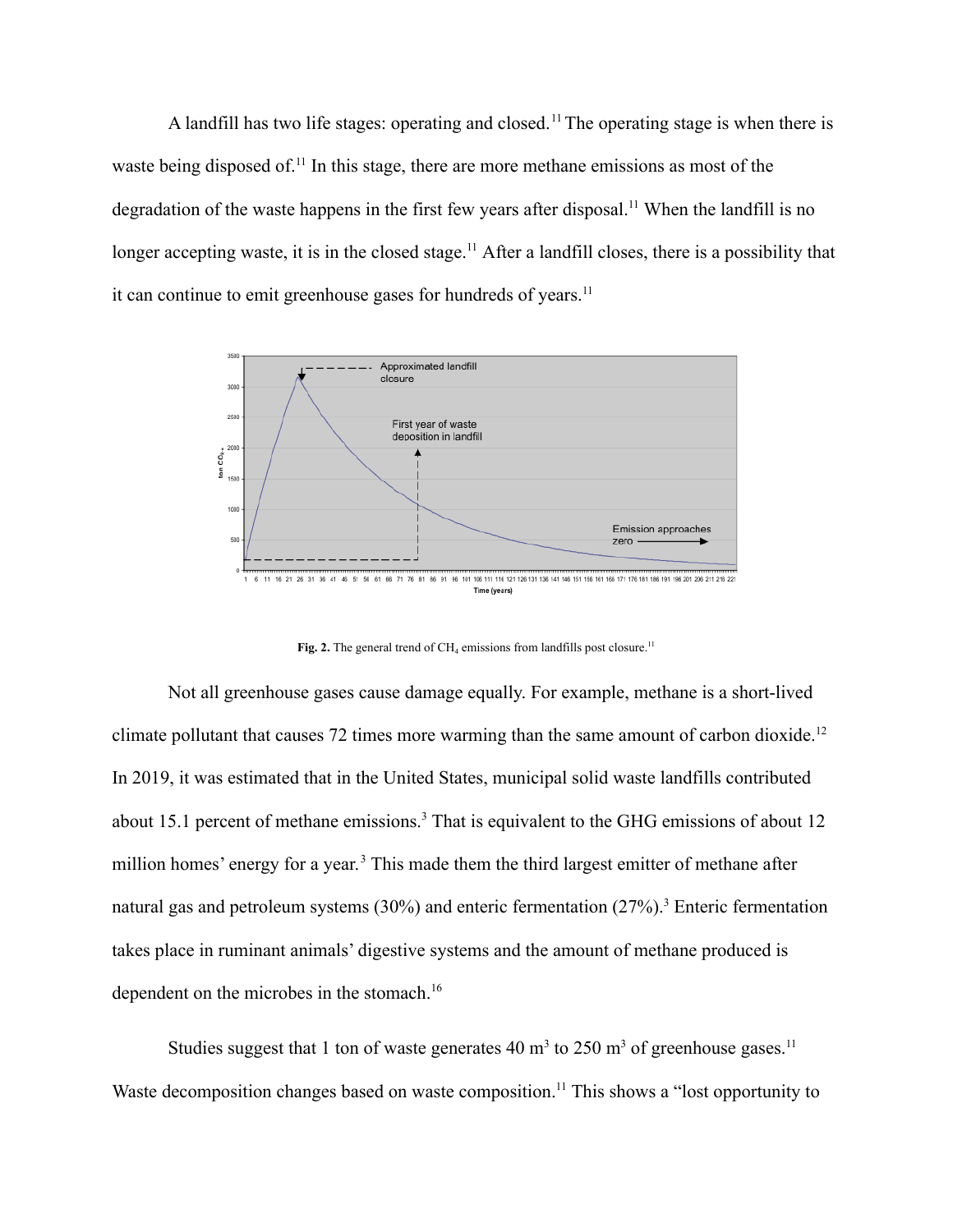capture and use a significant energy resource".<sup>3</sup> The amount and type of organic waste affects the gas generation, as more organic waste increases the emissions.<sup>11</sup>Emissions of greenhouse gases also come from the machinery from "transportation, excavation, compaction and soil spreading".<sup>11</sup> Estimated emissions are about 50 percent methane and 50 percent carbon dioxide, with trace amounts of other gaseous compounds.<sup>11</sup>

Landfills go through four phases caused by bacterial decomposition of the waste, as shown in the figure below.<sup>3</sup> In phase one, the aerobic phase, it starts with 80 percent of the gas released is nitrogen and 20 percent is oxygen but decreases as time goes by and carbon dioxide and hydrogen start to be released.<sup>3</sup> As the landfill switches in to the second phase, which is anaerobic, there is a big increase of carbon dioxide and hydrogen, big decrease in nitrogen, and the amount of oxygen released goes to zero.<sup>3</sup> The third phase is anaerobic, methanogenic, and unsteady. 3 In this phase, carbon dioxide decreases steadily as methane starts being released and increases steeply over this phase.<sup>3</sup> Nitrogen production steadily decreases and hydrogen drops to zero fairly quickly after this phase starts.<sup>3</sup> The fourth and final stage is also anaerobic and methanogenic, but it switches to steady production.<sup>3</sup> The methane production steadies to around 50 to 55%, carbon dioxide steadies to 45 to 50%, and nitrogen steadies to 2 to 5 percent.<sup>3</sup> The time each phase takes varies with the conditions of the landfill.<sup>3</sup> Different areas of the landfill can be going through different stages and may go at different rates.<sup>3</sup>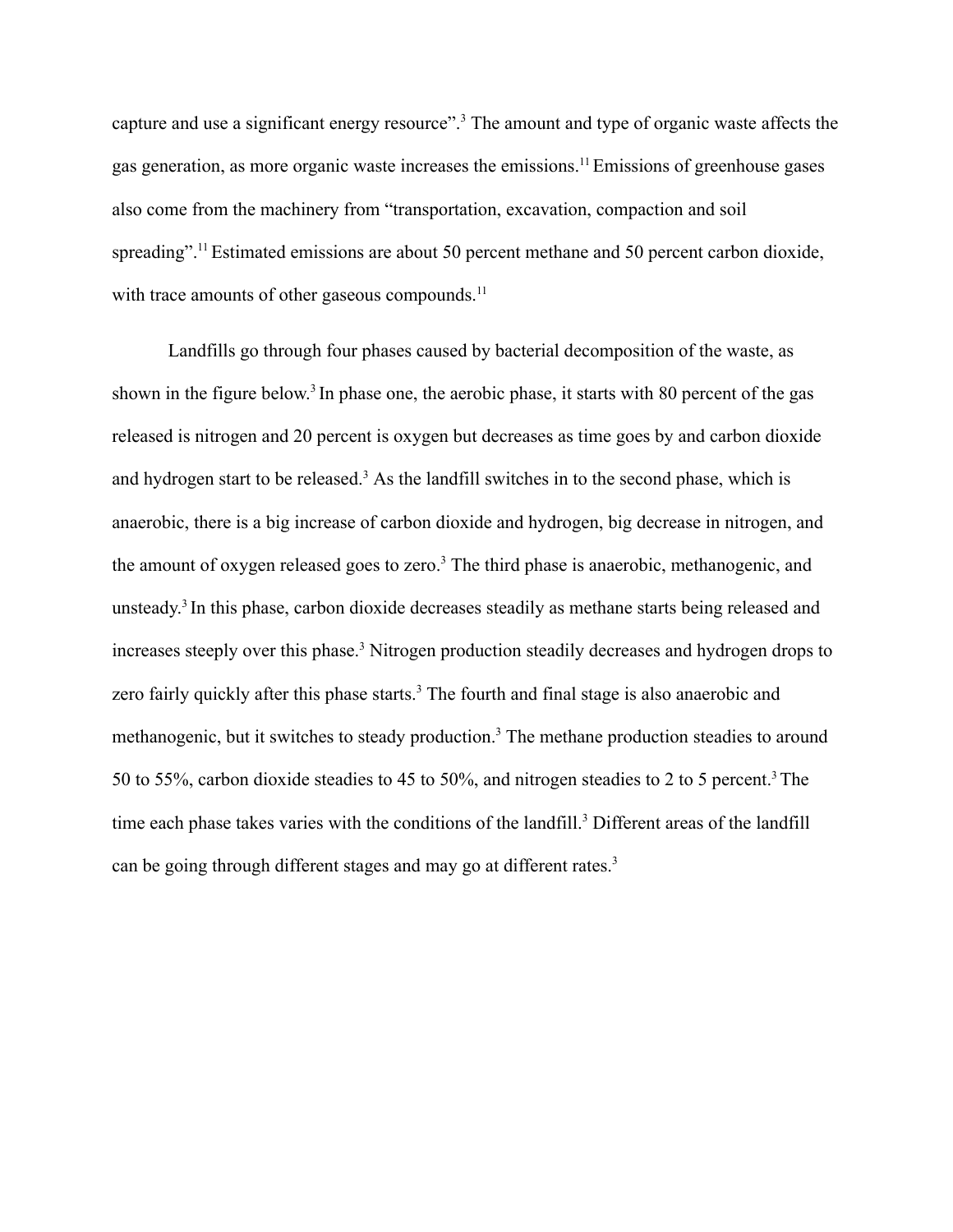

**Fig. 3.** Gas composition generated in landfills over each phase. 3

#### *Impact of Solid Waste on the Environment and Health*

The improper disposal of municipal solid waste (MSW) causes pollution of not only the soil and water, but the air.<sup>8</sup> Waste accounts for five percent of global greenhouse emissions as methane and carbon dioxide are produced from the anaerobic decomposition of waste and wastewater.<sup>11</sup> Although, the estimated greenhouse gas emissions are dependent on methane, not carbon dioxide due to the biological origin and use of  $CO_2$ .<sup>11</sup> Landfills are the most common use for waste management and the number of landfills continues to increase as developing countries move away from open dumping.<sup>11</sup> The growing concern for the environment has led to "'add-on' features to landfilling such as energy recovery from LFG [, or Landfill Gas,] recovery, aerox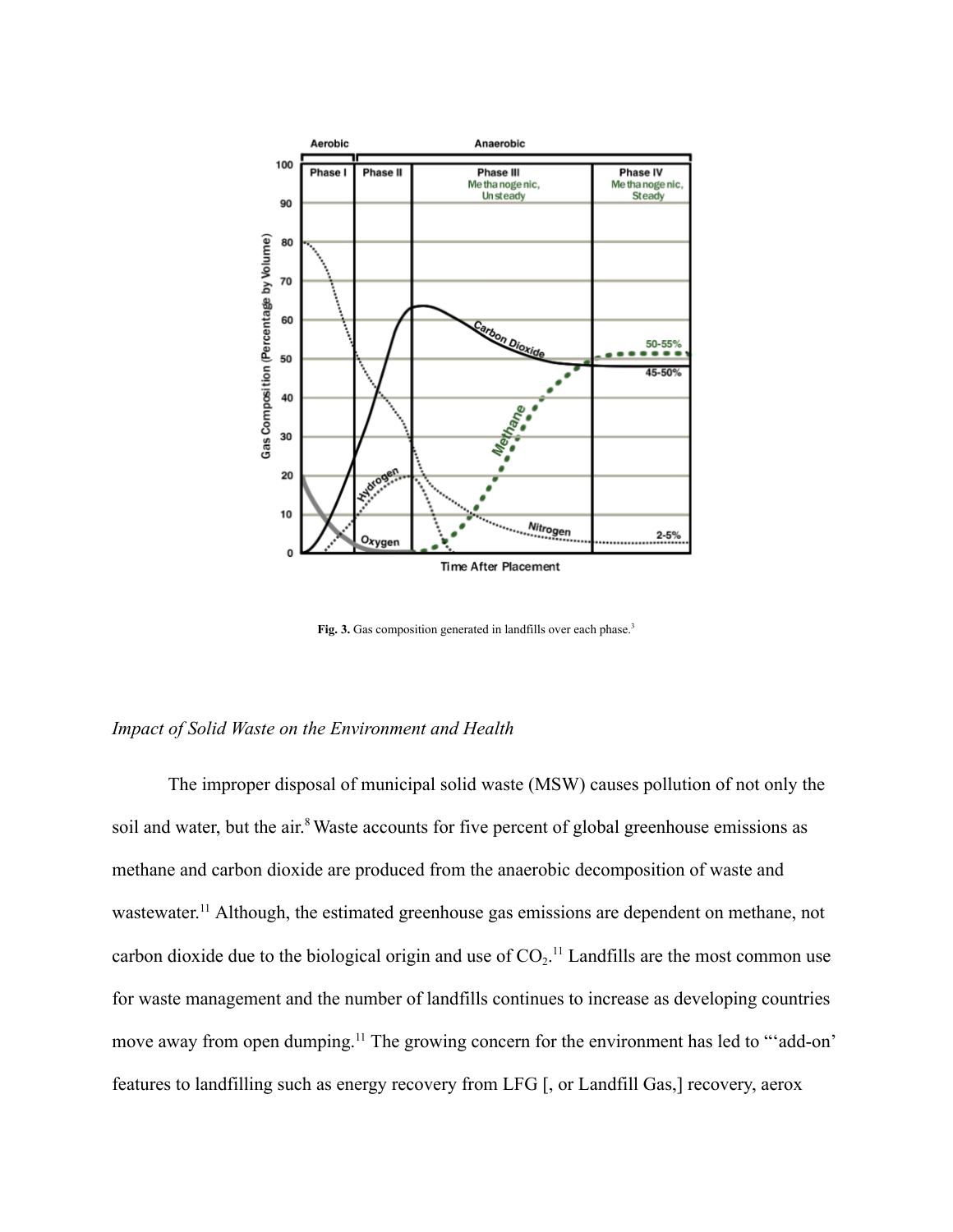landfills, pre-composting of waste prior to landfilling and compost capping".<sup>11</sup> These all have an effect on greenhouse gas emissions.

# *Energy Potential from Landfills*<sup>13</sup>

A methodology of estimating LFG to energy has been created and tested in Florida.<sup>13</sup> This was used to help calculate the efficiency of LFG collection in seven different scenarios, including the base case.<sup>13</sup> Shown in the figure below, it has higher power density than other renewable energy options such as wind and hydro.



**Fig. 4.** Power density of LFGTE in comparison to other energy sources. 13

# *The Treatment of Landfill Gas*

There are three potential stages of treatment of landfill gas.<sup>3</sup> The primary stage of treatment is the removal of moisture.<sup>3</sup> During this process, the gas passes through a knockout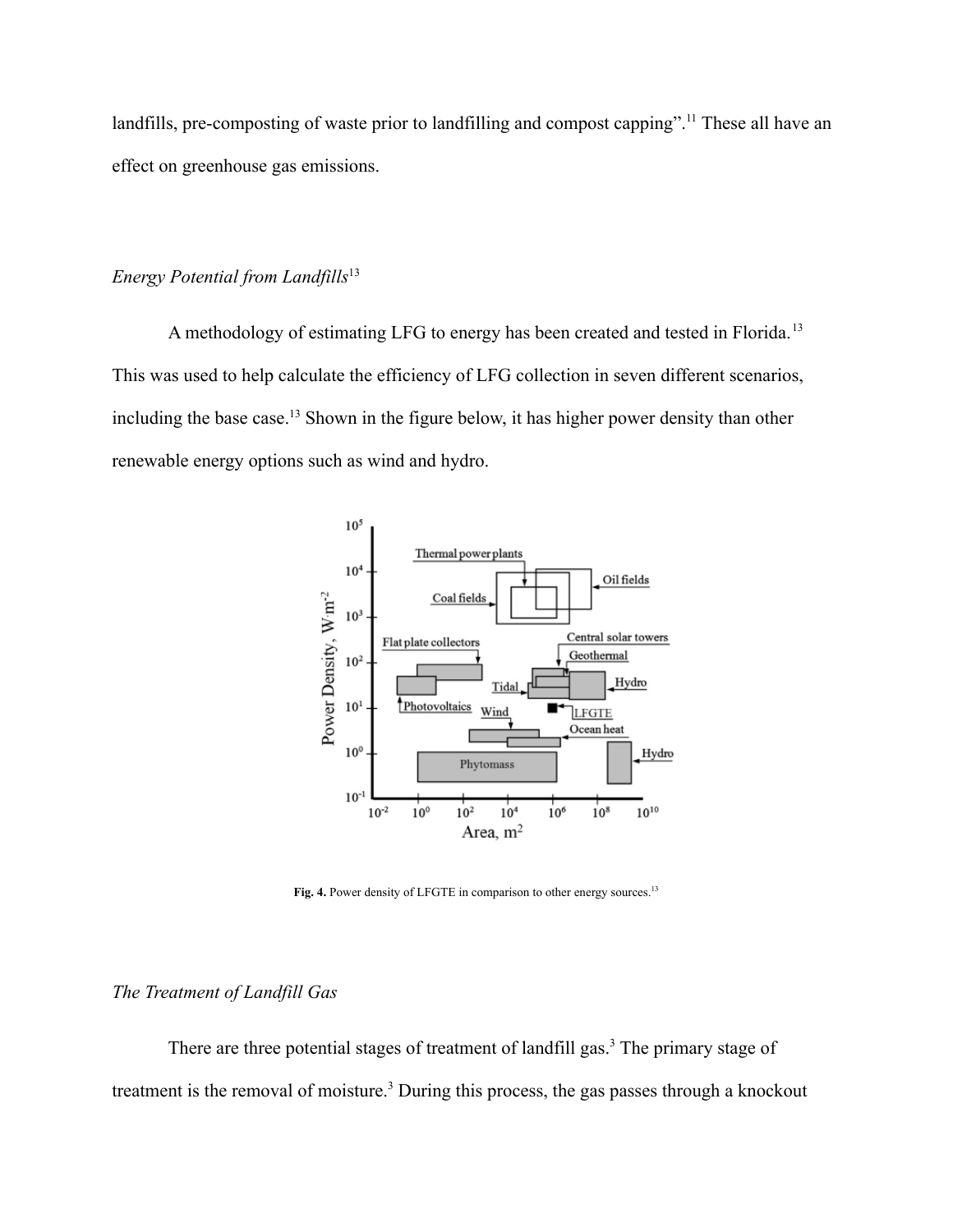pot, filter, and blower and can then go to a flare or to secondary treatment.<sup>3</sup> The removal of impurities happens during the secondary stage of treatment.<sup>3</sup> This uses an after cooler or other system that can help remove moisture if needed.<sup>3</sup> Siloxane/sulfur removal is then also done and compressed as needed.<sup>3</sup> The products from this stage can be used as medium-Btu fuel for arts and crafts or a boiler, or can be used to generate electricity. <sup>3</sup> The gas can also move forward to advanced treatment for alternate uses. In the advanced stage of treatment there is the removal of  $CO_2$ , along with  $N_2$ ,  $O_2$ , and VOCs as necessary.<sup>3</sup> It can be compressed into high-Btu gas for vehicle fuel or go into a gas pipeline and the waste is sent to a flare or thermal oxidizer.<sup>3</sup>

To mitigate the greenhouse gases entering the atmosphere, the gas can be flared or combusted to recover energy.<sup>11</sup> This has both environmental and economic benefits. There has been an increase in landfills taking advantage of this strategy; the numbers have risen from 400 to 955 sites worldwide from 1995 to  $2001$ .<sup>11</sup>

#### *The Landfill Methane Outreach Program*

The Landfill Methane Outreach Program, or LMOP, being spearheaded by the EPA has increased the number of landfills in the United States that are utilizing the gas that they produce.<sup>3</sup> As of March 2022 there are 541 LFG energy projects, with 474 more that are seen as good candidates for projects.<sup>3</sup> There are three types of these landfill energy projects: electricity projects, direct use of medium-Btu gas, and renewable natural gas.<sup>3</sup> Around 69 percent of these LMOP projects generate electricity that can be used onsite or sold to the electricity grid.<sup>3</sup> Technologies such as reciprocating internal combustion engines and turbines can be used to produce the electricity. <sup>3</sup> Cogeneration is also used as it generates thermal energy in addition to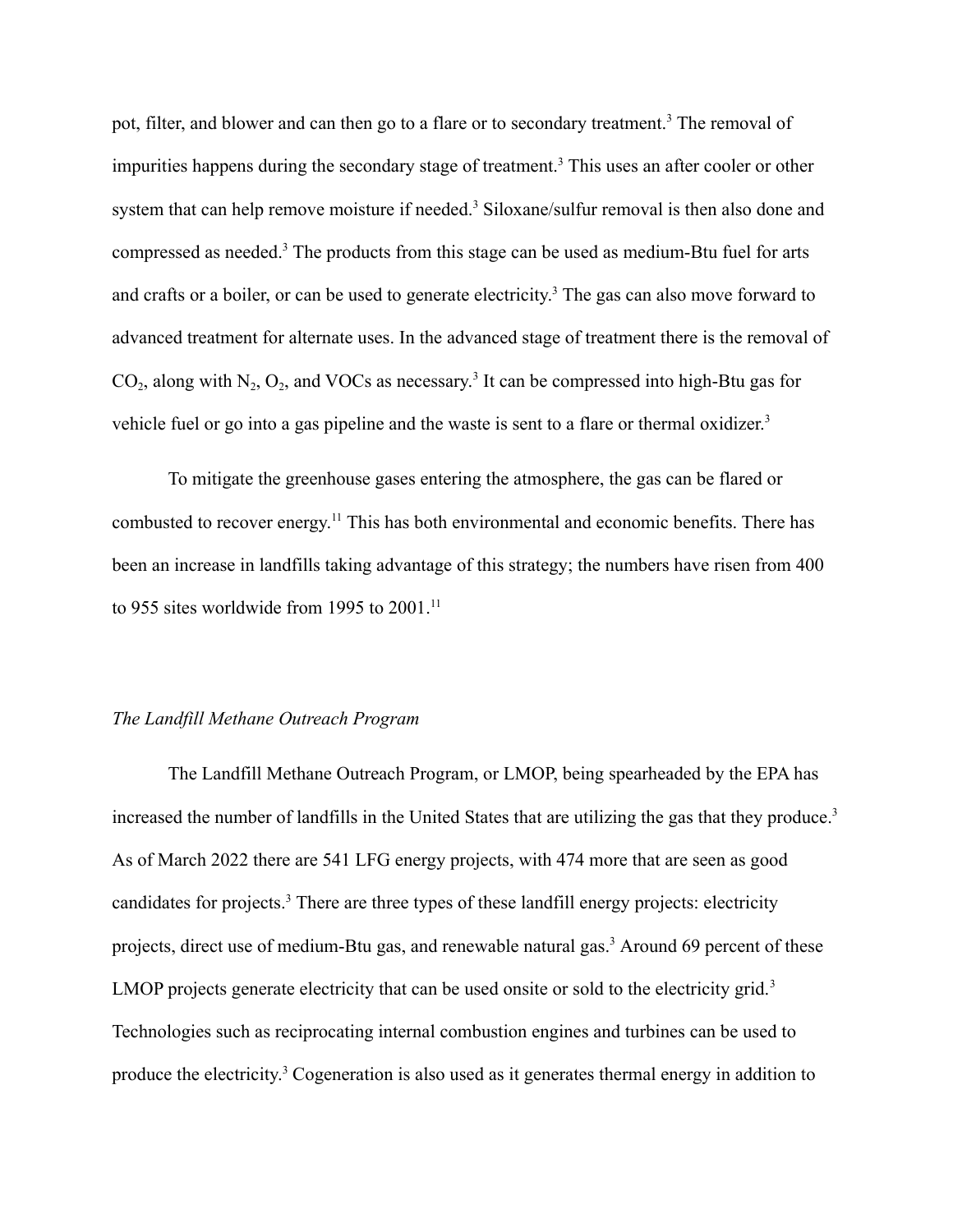electricity.<sup>3</sup> Around 17 percent of projects directly use the medium-Btu gas produced.<sup>3</sup> This offsets the use of other fuels such and natural gas or coal and can be used in things such as boilers, kilns, and greenhouses.<sup>3</sup> This can also be used for leachate evaporation especially where other options are unavailable or costly as it makes it more concentrated for easier disposal.<sup>3</sup> "Current industries using LFG include auto manufacturing, chemical production, food and beverage processing, pharmaceuticals, cement and brick manufacturing, wastewater treatment, consumer electronics and products, paper and steel production, and prisons and hospitals."<sup>3</sup>

The final type of landfill energy project is renewable natural gas which about 14 percent produce.<sup>3</sup> A high-Btu gas is produced through the advanced treatment process to increase its methane content and reduce its carbon dioxide, nitrogen, and oxygen contents.<sup>3</sup> High-Btu gas can be used on-site as a replacement for natural gas from fossils, as pipeline gas, compressed natural gas (CNG) or liquified natural gas (LNG) or it can be transported through pipelines to other sites.<sup>3</sup> Additionally, it can be used to generate electricity or be fuel for vehicles.<sup>3</sup>

## *Waste to Energy Strategies*

The two main technological methods of converting waste to energy are thermal and biological, which can both be broken down into further categories.<sup>9</sup> The thermal routes include incineration, gasification, co-gasification, and plasma gasification.<sup>9</sup>

The most common thermal route is the incineration of municipal solid waste. The combustion, or incineration, of waste materials that are not able to be recycled can be turned into heat, electricity, or fuel.<sup>18</sup> In this process, heat released from the burning of the waste converts water into steam, which then goes to a turbine generator to produce electricity.<sup>18</sup> The ash that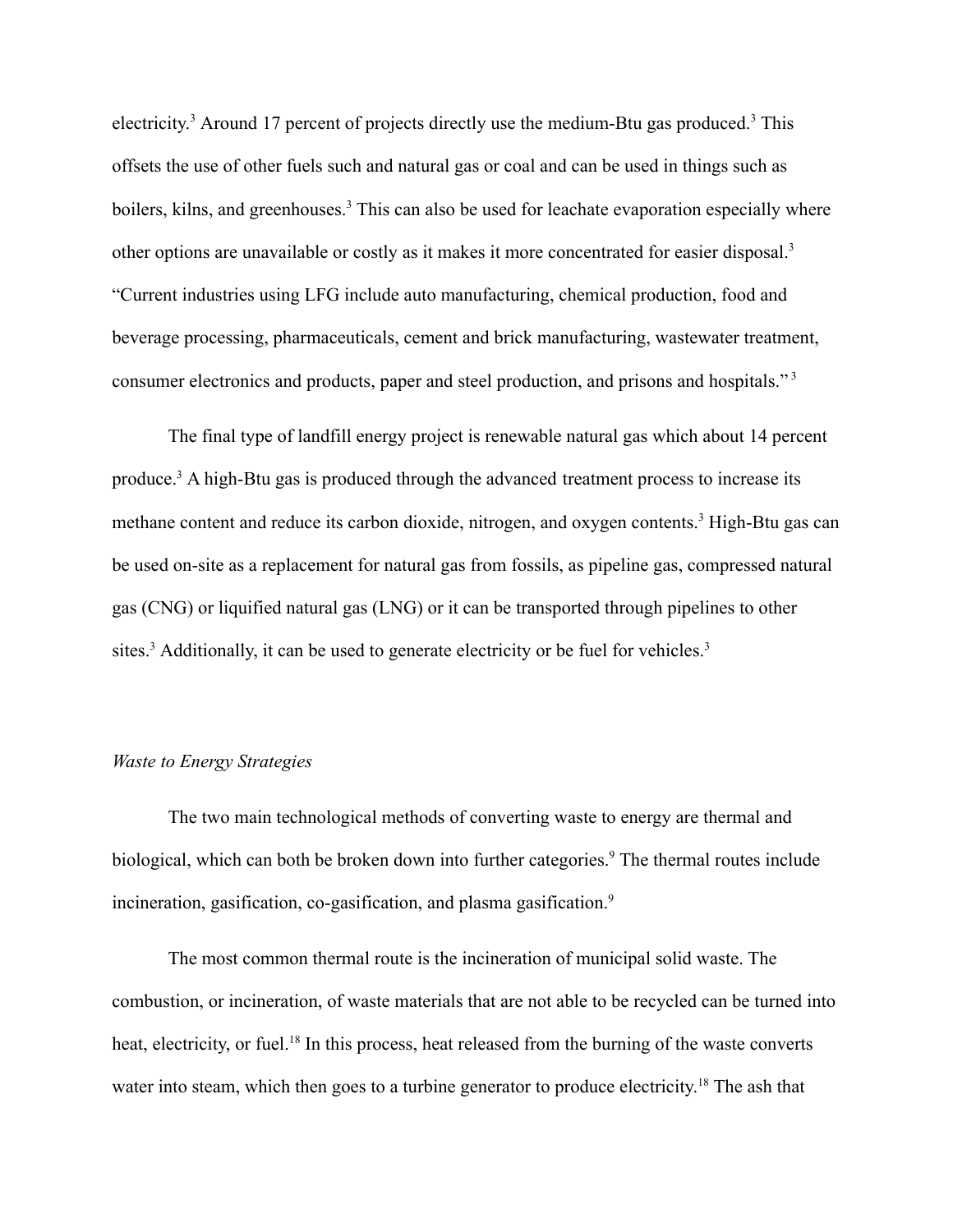remains goes to a landfill to a high-efficiency baghouse that collects the particulate matter.<sup>18</sup> Gas travels through this ash and removes over 99 percent of the particulate matter. <sup>18</sup>Those particles then go into funnel-shaped receptacles called hoppers and transported to an ash discharger.<sup>18</sup> From there, they are wetted and mixed with the settled ash from before and then loaded into leak-proof trucks that are covered to a landfill designed to protect against groundwater contamination.<sup>18</sup> The residue from the ash furnace has the possibility to be processed for the removal of scrap metals that can be recycled.<sup>18</sup>This is the most common thermal technology utilized.

Gasification strives to optimize the conversion of waste to fuel gas.<sup>9</sup> The temperature used is over 1500 $\degree$ C with the consideration of the pressure of the system. $\degree$  For gasification, coal, plastics, biomass, and municipal solid waste is commonly used as feedstock.<sup>9</sup> Along with the creation of CO,  $H_2$ ,  $H_2O$ , and CH<sub>4</sub>, bottom ash is produced.<sup>9</sup> This bottom ash can be utilized in road construction as stuffing material.<sup>9</sup> This technique has a lessened environmental impact than that of incineration and has better energy recovery prospects.<sup>9</sup> In addition, it could reduce waste by 95 percent and require less cleaning than incineration.<sup>9</sup>

Co-gasification is an advancement of the gasification technique.<sup>9</sup> There is a minimal amount of tar formed, and it improves efficiency of gas formed.<sup>9</sup> This process uses more than one feedstock in order to accomplish this.<sup>9</sup> There is still a significant amount of research to be done regarding combinations of feedstocks and their effects on the gas production.<sup>9</sup>

Plasma gasification incorporates other types of waste like hazardous waste and tires, along with municipal solid waste.<sup>9</sup> This uses either a direct or alternating plasma torch as the heat source.<sup>9</sup> Temperatures often reach over  $5000^{\circ}$ C in this system.<sup>9</sup> In comparison to standard gasification, this technology has potential to increase gas production.9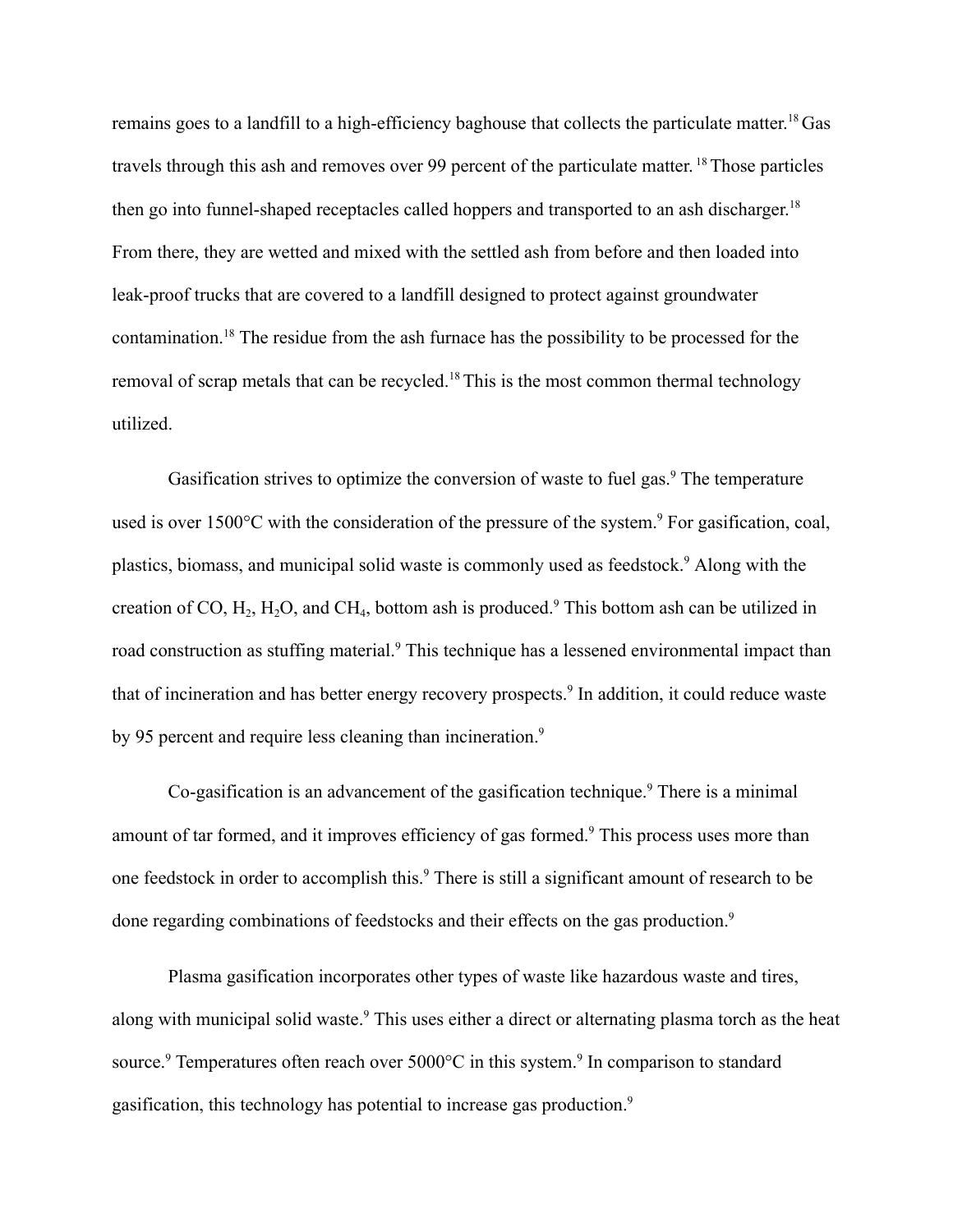Biological routes are dependent on microbes to break down the organic municipal solid waste.<sup>9</sup> These routes are preferred for waste with high organic material and high humidity content.<sup>9</sup> The two categories for the technology are aerobic (composting and vermicomposting) and anaerobic (anaerobic digestion).<sup>9</sup> Composting can help combat the odor associated with municipal solid waste (MSW) as it decays.<sup>9</sup> It is organic material being broken down in "wet, warm, oxidative, and non-oxidative environments under controlled conditions".<sup>9</sup> Technology for this is common and cost-effective regarding the treatment of the organic portion of MSW such as dairy, vegetable, food, and slaughterhouse waste.<sup>9</sup>

When organic waste is broken down by microbes in the presence of oxygen, it is aerobic decomposition which is what produces compost.<sup>9</sup> Fifty to eighty-five percent of waste could be decreased through the use of composting.<sup>9</sup> This would greatly reduce the load on landfills as this compost can be repurposed for fertilizer for agriculture.<sup>9</sup> Municipal solid waste composting has been explored using sustainable development in order to help create a circular economy to help close the loop of waste.<sup>5</sup> There are many advantages to this, both environmentally and economically. There is small investment required, but there is an increased speed of degradation that lessens environmental pollution.<sup>5</sup> Economic benefits and soil improvements and remediation also come from municipal solid waste composting.<sup>5</sup> There are also various disadvantages that can result.<sup>5</sup> There is a relatively large area that is required which can become infested with weeds.<sup>5</sup> Those weeds or invasive species can be spread to other areas if the fertile soil is used in other areas.<sup>5</sup> Biological air pollution, or bioaerosols, are also being produced and released.<sup>5</sup> Bioaerosols are fine particles varying in size that become suspended in the air and are either from a biological source or will affect a biological organism.<sup>25</sup>These particles can contain "bacteria, fungi, organic and inorganic particulates, toxins, and viruses.<sup>225</sup> Also with composting, there are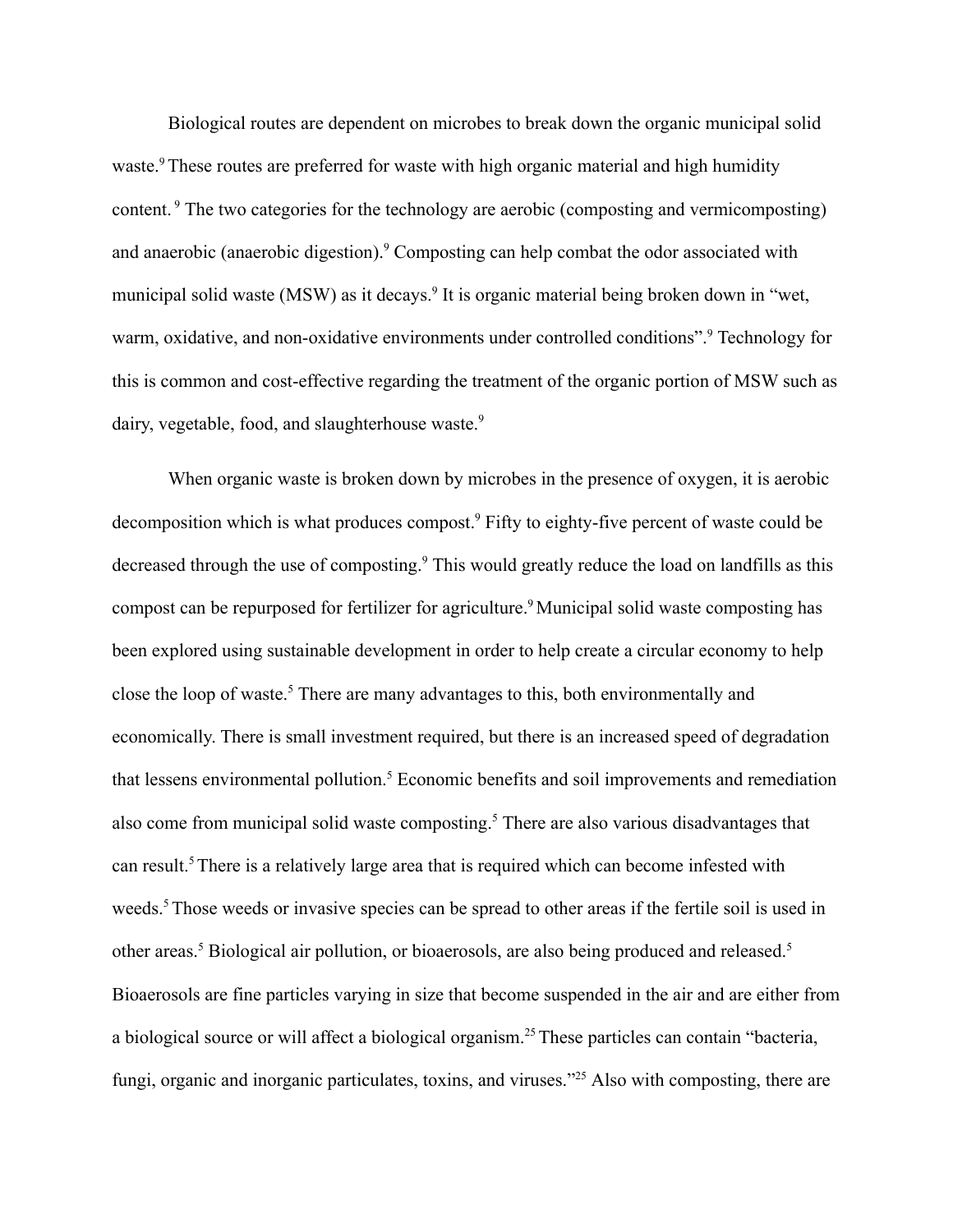still greenhouse gases emitted as the organic matter is broken down.<sup>5</sup>

Co-composting uses a mix of two or more raw materials to improve the composting process.<sup>9</sup> A suitable bulking agent is added to improve the rate of degradation by improving the activity of the aerobic bacteria.<sup>9</sup> It can be used in reclamation of soils that have been degraded from crops or contaminated soils or sediments.<sup>9</sup> With proper use, a mix of soils and organic waste can help restore soil structure and fertility, and help remediate degradation.<sup>9</sup>

Vermicomposting helps restore soil in an eco-friendly manner using microorganisms, red worms, white worms, and earthworms to change the biochemical structure of the organic waste.<sup>9</sup> There are three stages, which include mixture, digestion, and maturation.<sup>9</sup> The first stage, mixture, includes the decomposition of the waste by the bacteria and worms.<sup>9</sup> The temperature needs to be around 15°C for at least 2 to 5 days and the energy generation raises the temperature to around  $50^{\circ}$ C.<sup>9</sup> Digestion is the next stage in which fungi, actinomycetes, and earthworms degrade semi-complex compounds into substrates.<sup>9</sup> For this, the temperature needs to be around  $60^{\circ}$ C for around 10 to 30 days.<sup>9</sup> The final stage is maturation, also known as the cooling stage, which takes about 10 to 20 days for the complex compounds to degrade into substrates.<sup>9</sup> This can be used in sustainable agriculture as it follows the guidelines. It can also be a great fertilizer as it contains things such as micro and macronutrients, phosphate solubilizing bacteria, nitrogen-fixing bacteria, and plant growth hormones.<sup>9</sup>

Anaerobic digestion happens when organic waste is broken down by microbes in the absence of oxygen.<sup>9</sup> This is what generates biogas, a renewable energy consisting of methane and carbon dioxide that can be used in a wide variety of applications including transportation, baking, and the generation of power.<sup>9</sup>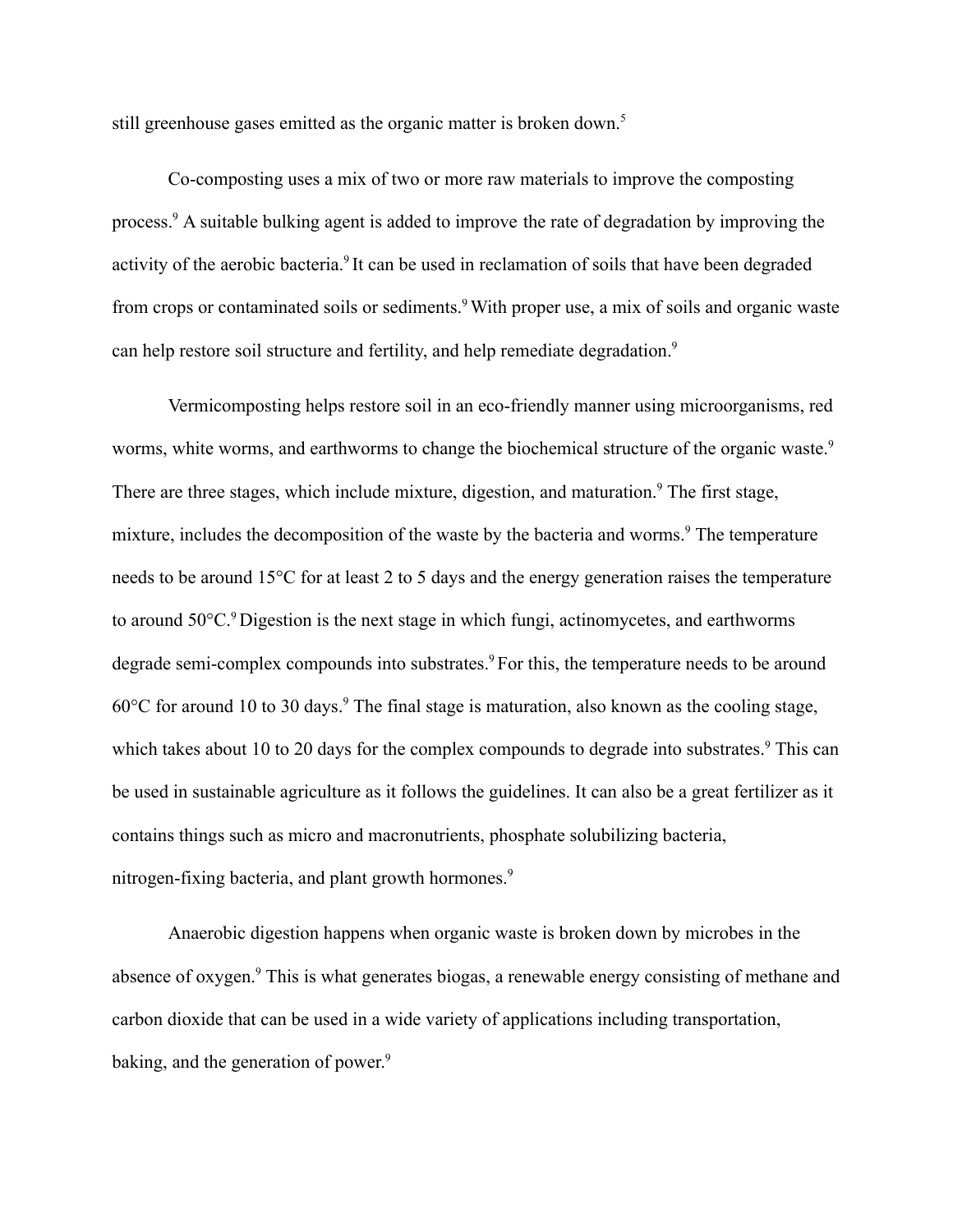The first step in anaerobic digestion is a chemical process called enzymatic hydrolysis in which complex organic polymers (lipids, carbohydrates, and proteins) are turned into soluble molecules (long chain fatty acids and amino acids).<sup>9</sup> A generic equation from this process is shown below, in equation 1.

$$
(1) (C_6H_{10}O_5)_n + nH_2O \rightarrow nC_6H_{12}O_6 + nH_2
$$

In this stage, it is water and extracellular enzymes that are breaking up these organic polymers.<sup>25</sup> Extracellular, or exoenzymes, is an enzyme that is secreted by the cell and works outside the cell. Some of these enzymes include cellulase, protease, and pectinase.<sup>25</sup> The hydrolytic bacteria that make and secrete these enzymes typically have a fast growth rate, making this stage more efficient.<sup>25</sup> However, organic matter rich in lignin are rate-limiting as they are tougher for the enzymes to break down.<sup>25</sup> While most compounds produced need to be further broken down, some are ready to be converted into biogas.<sup>25</sup>

The next step is acidogenesis, also called fermentation, which is a biological process that converts small organic compounds into volatile fatty acids,  $CO_2$ ,  $H_2$ , and acetic acid.<sup>9</sup> The equations for this stage can be seen in equations 2-4.

(2) 
$$
C_6H_{12}O_6 \leftrightarrow 2CH_3CH_2OH + 2CO_2
$$
  
(3)  $C_6H_{12}O_6 + 2H_2 \leftrightarrow 2CH_3CH_2COOH + 2H_2O$   
(4)  $C_6H_{12}O_6 \rightarrow 3CH_3COOH$ 

In this stage, the products from the first stage are broken down by acidogenic bacteria. Some short-chain volatile fatty acids that are formed include acetic acid and propionic acid.<sup>25</sup> Ammonia, alcohols, and ketones are byproducts of this process and some products such as  $CO<sub>2</sub>$ ,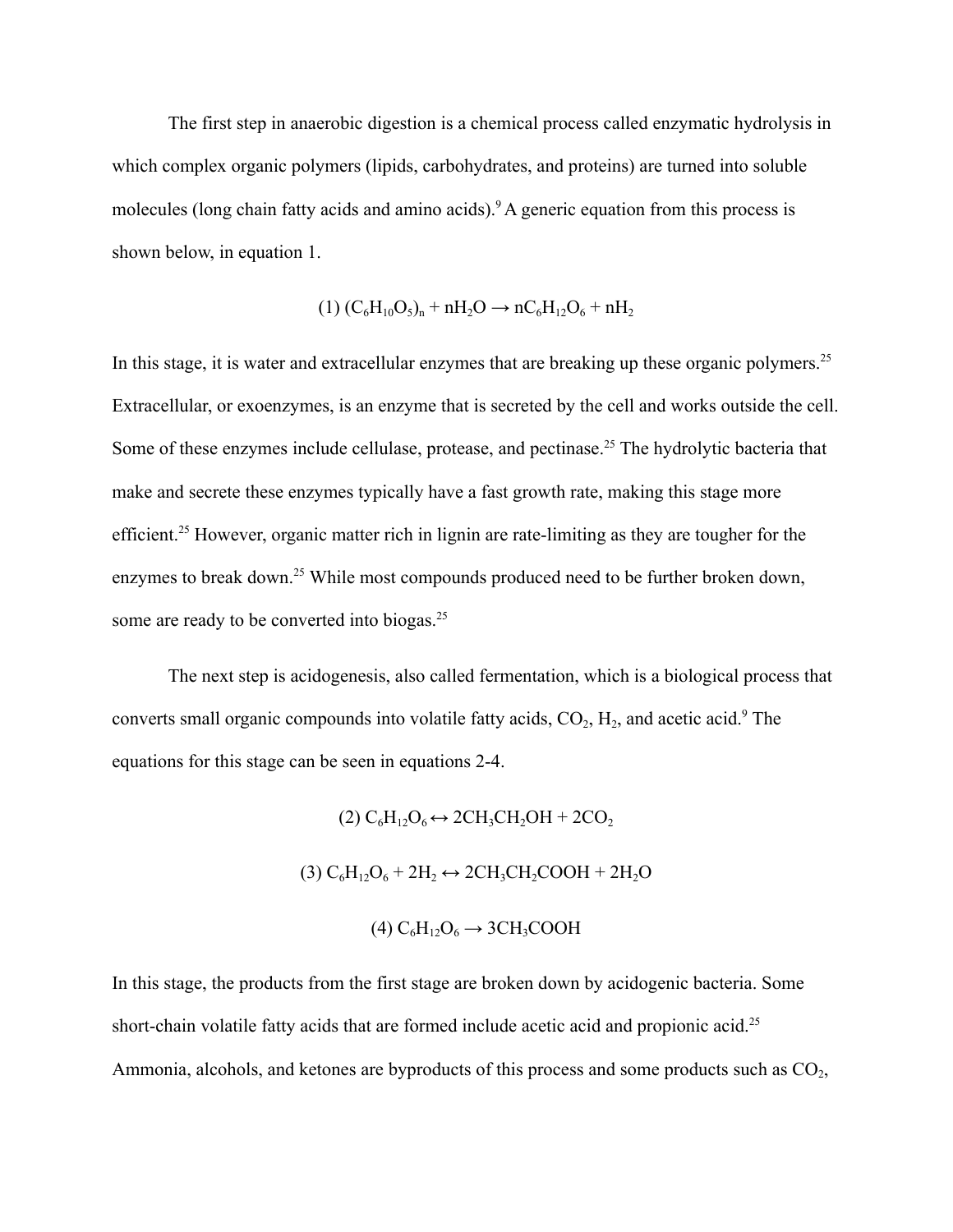H<sup>2</sup> , and acetate are ready to be used by the methanogens at the last stage, methanogenesis. The volatile fatty acids need to be further decomposed in order to make it to the final stage.<sup>25</sup> Since acidogenesis is generally a very fast process, there is a risk of accumulation and toxicity in a digester.

Acetogenesis is the third step in which acetic acid is converted into acetate,  $CO_2$ , and  $H_2$ <sup>9</sup> Some acetogenic bacteria that contribute include syntrophobacter wolinii, which decomposes propionate, and syntrophomonos wolfei, which decomposes butyrate.<sup>24</sup> Equations 5-7 below show some of what is happening in this stage.

(5) CH3CH2COO<sup>−</sup> + 3H2O ↔ CH3COO<sup>−</sup> + H<sup>+</sup>HCO3<sup>−</sup> + 3H<sup>2</sup> (6) C6H12O<sup>6</sup> + 2H2O ↔ 2CH3COOH + 2CO<sup>2</sup> + 4H<sup>2</sup> (7) CH3CH2OH + 2H2O ↔ CH3COO<sup>−</sup> + 3H<sup>2</sup> + H<sup>+</sup>

The rate of transfer of  $H_2$  between species can greatly influence the overall digestion rate in this stage. $25$ 

The fourth and final stage is where acetate,  $CO<sub>2</sub>$ , and  $H<sub>2</sub>$  are converted into methane and is called methanogenesis.<sup>9</sup> The main product from this is methane, which is accomplished through the contributions of bacteria such as methanobacillus and methanococcus.<sup>24</sup> Acetophilic bacteria convert acetate into CH<sub>4</sub> and CO<sub>2</sub>, while hydrogenophilic bacteria convert H<sub>2</sub> and CO<sub>2</sub> into  $CH_4$ <sup>25</sup> This stage must be strictly anaerobic.<sup>25</sup> The methanogenic bacteria are unable to survive in the presence of oxygen.<sup>25</sup> The equations for this stage can be seen below:

(8) CH<sub>3</sub>COOH 
$$
\rightarrow
$$
 CH<sub>4</sub> + CO<sub>2</sub>  
(9) CO<sub>2</sub> + 4H<sub>2</sub>  $\rightarrow$  CH<sub>4</sub> + 2H<sub>2</sub>O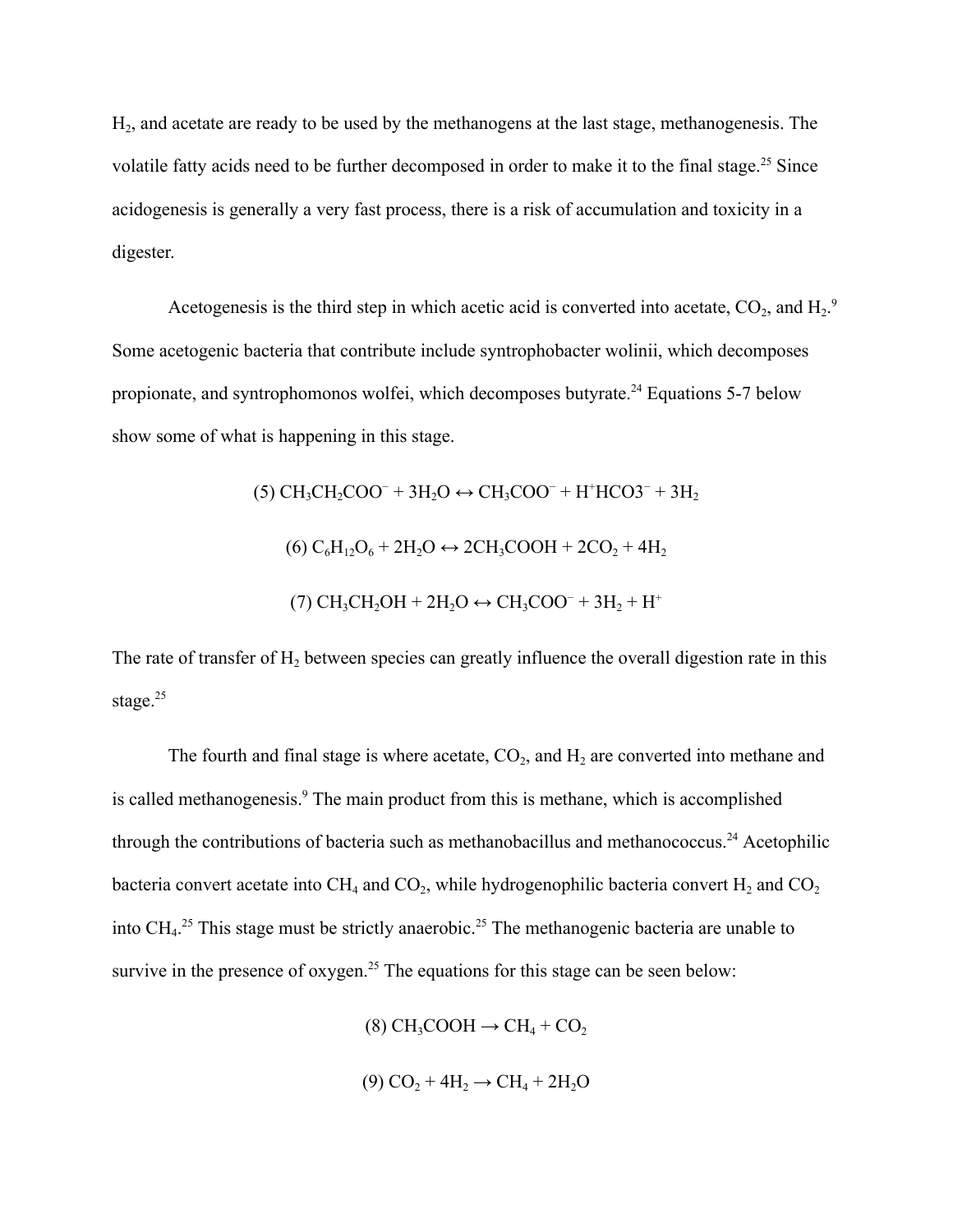# $(10)$  2CH<sub>3</sub>CH<sub>2</sub>OH + CO<sub>2</sub>  $\rightarrow$  CH<sub>4</sub> + 2CH<sub>3</sub>COOH

#### *Anaerobic Digesters*

Organic waste, including waste from sewage and slaughterhouse operations can be diverted from landfills, or at least from being buried in landfills. Common wastes include: animal manure, food scraps, industrial organics, and sewage sludge.<sup>23</sup> While sending these to an anaerobic digester would increase greenhouse gas, it lessens the amount of greenhouse gas going into our atmosphere. These systems help break down these organic wastes in the absence of oxygen, which increases the amount of methane produced. This methane is contained and will not go into our environment, but will instead be used as a renewable natural gas. This can help reduce our dependence on nonrenewable energy sources such as coal and natural gas that we retrieve from fracking. Using what we already generate plenty of here in the United States, waste.

Digestate is what is left over from the anaerobic digestion process.<sup>23</sup> The digestate leftover from this process can also be used, so nothing will go to waste. The nutrients that could produce fertile soil if composted remain in this digestate and can be made into products such as: bedding for livestock, flower pots, soil amendments, and fertilizers.<sup>23</sup> This digestate can be dewatered in order for use as livestock bedding or producing biodegradable products such as flower pots.<sup>23</sup> It can also be directly applied to land and "incorporated into soils to improve soil characteristics and facilitate plant growth."<sup>23</sup> Digestate can be bagged and sold if it is further processes.<sup>23</sup> The last common application for digestate is the use of emerging technologies to recover nitrogen and phosphorus.<sup>23</sup> This can be used to make concentrated fertilizers such as magnesium-ammonium-phosphate (struvite) and ammonium sulfate.<sup>23</sup>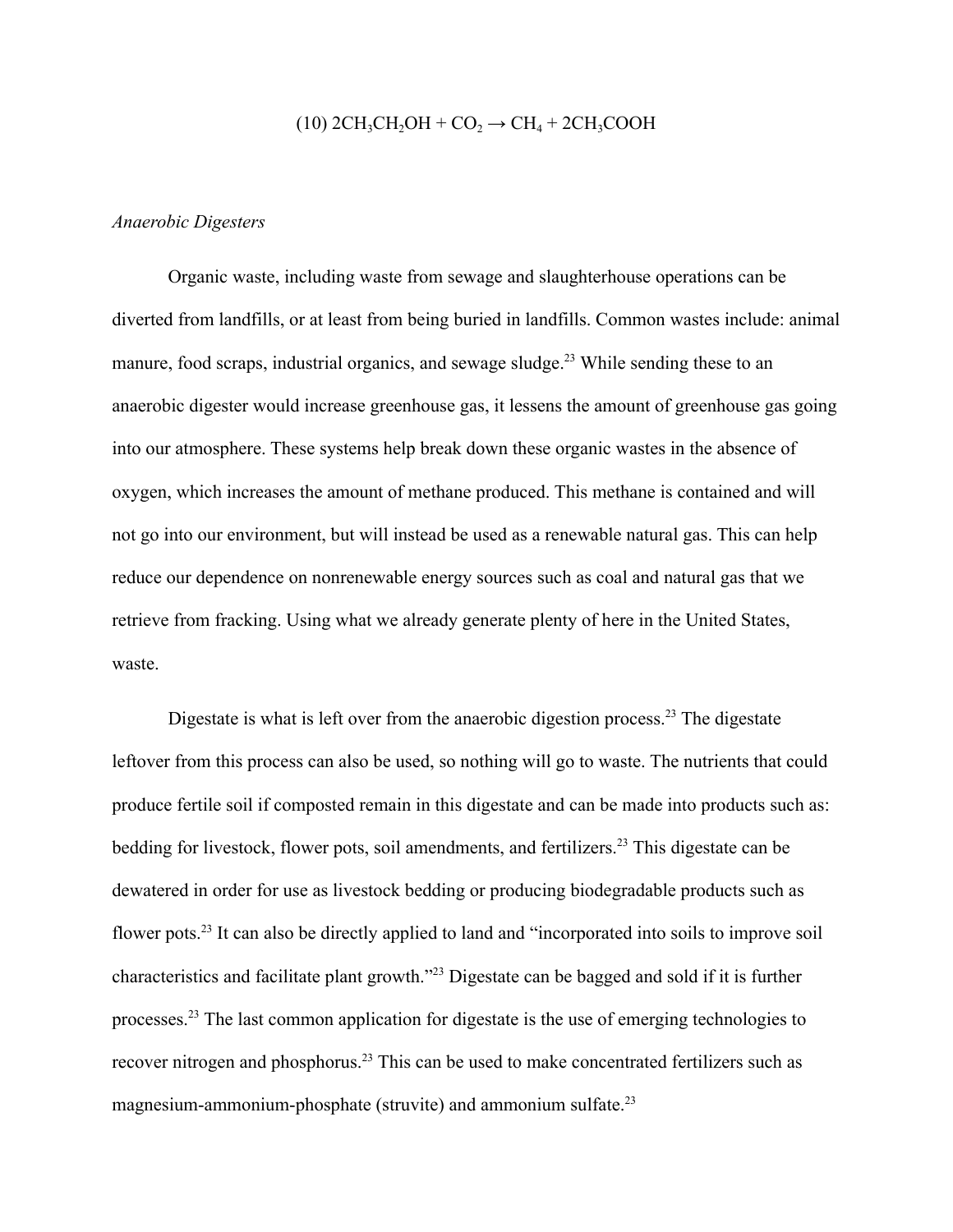#### *Challenges to Waste-to-Energy*

While there are numerous benefits to waste-to-energy projects, there are also some challenges. Insufficient waste recovery and recycling techniques can hinder energy production.<sup>9</sup>This is generally due to the general public as waste is not sorted. Waste is more prevalently sorted by companies and industries. Right now, there is some funding to get these projects started, but not enough for every landfill site to invest in these technologies. There is also a lack of awareness, mostly among the general public. It is evident in environmental policies that public comment and concern have a huge impact on what gets done. More research also needs to be done on the effectiveness and efficiency of each technique in order to optimize gas production.

#### *Opinion*

Especially in the environmental community, there is more of a push for a more sustainable and circular economy regarding waste. The first major use for waste was combustion for energy. This energy recovery largely decreases volume going into the landfill, along with the benefit of recovering energy.It is a good option for renewable energy source, as it lessens the need for fossil fuels but it is not the best option. This technique reduces methane generation, which makes it a less desirable technique for energy recovery.<sup>18</sup>

The collection of landfill gas is largely utilized, especially with the growth of LMOP by the EPA. This is mainly done for the economic benefits, but the EPA funds and facilitates this program as it provides environmental benefit as well. The organics leftover cannot be used, they are just trapped among the waste.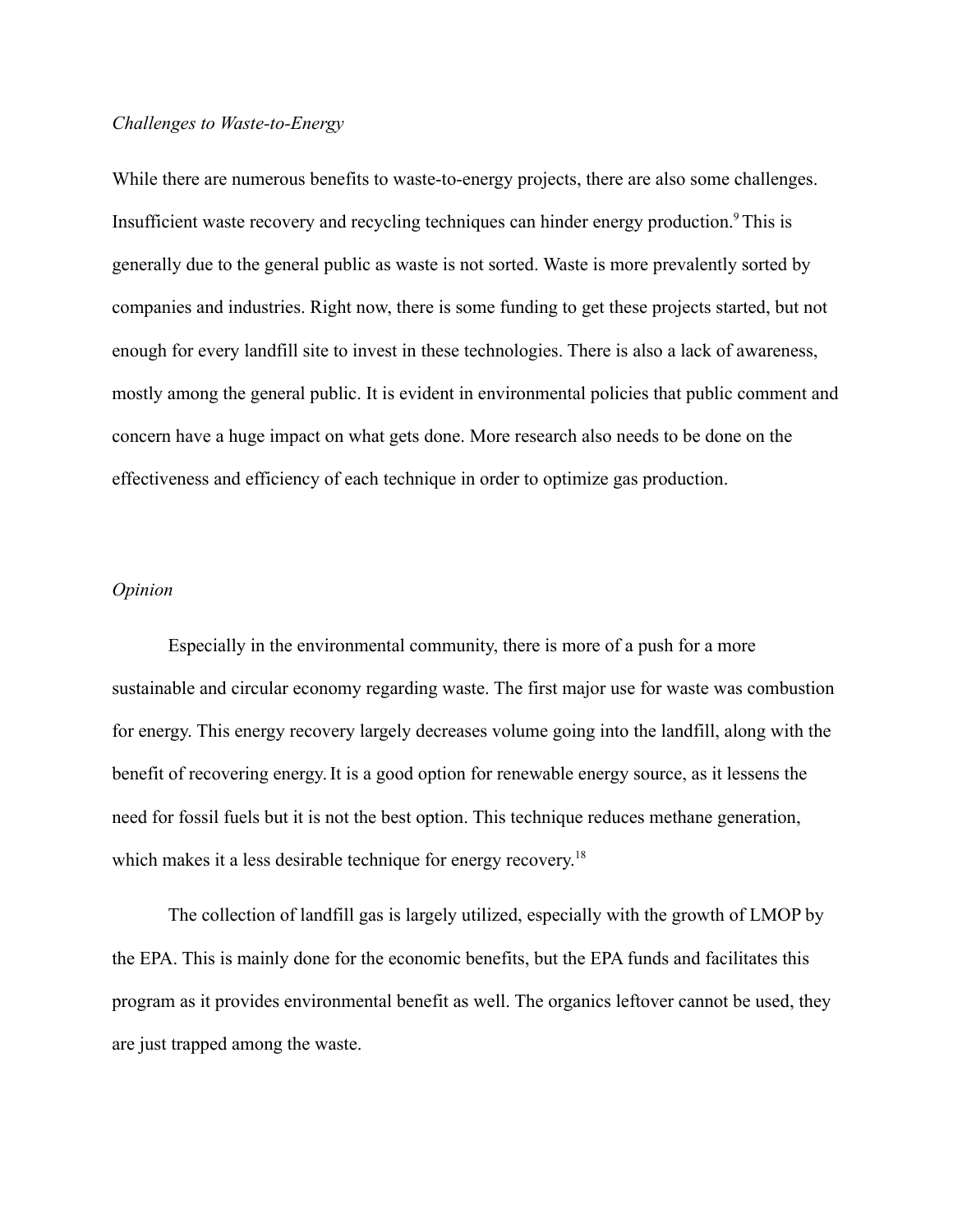Compost is a good environmental option, and highly utilized by environmentalists, but the gas is not collected from this process, as it is mostly carbon dioxide because of the turning and incorporation of air and oxygen into the system. While this can provide economic value, more can be done through another technique in order to create, in addition, a renewable energy source.

In my opinion, the best option right now based on my research is utilizing anaerobic digesters. It seems to have the most economic and environmental benefit. It also optimizes the use of resources as the organic matter left over can be utilized for other benefits, mostly as bedding and fertilizer to help crop production.

The diversion of organic waste reduces the load on the landfill and will therefore increase the lifespan of the landfill. It is not necessarily ideal for landfills to take up large swatches of land, but they are necessary in this time in human life where we create massive amounts of waste that we need to dispose of sanitarily. Ideally, we can reduce our waste or even reduce the waste that we are directing to be buried in these systems. While compaction definitely does help, nothing helps more than diversion.

We need to utilize this opportunity for a renewable energy source. This can be a first step in decreasing our independence on fossil fuels. We know these are limited resources on which we need to lessen our dependence. As seen in Figure 4, landfill gas-to-energy has similar energy potentials for power density per area than hydro, tidal, and wind, which are big proponents in the future of renewable energy sources. While landfill gas can seem to be slightly less appealing with a little less power density compared to hydro and tidal, and requiring more land area than wind, landfill gas has an advantage in another area, its predictability. While it is hard to predict conditions pertaining to the weather, human consumption and waste creation is very consistent,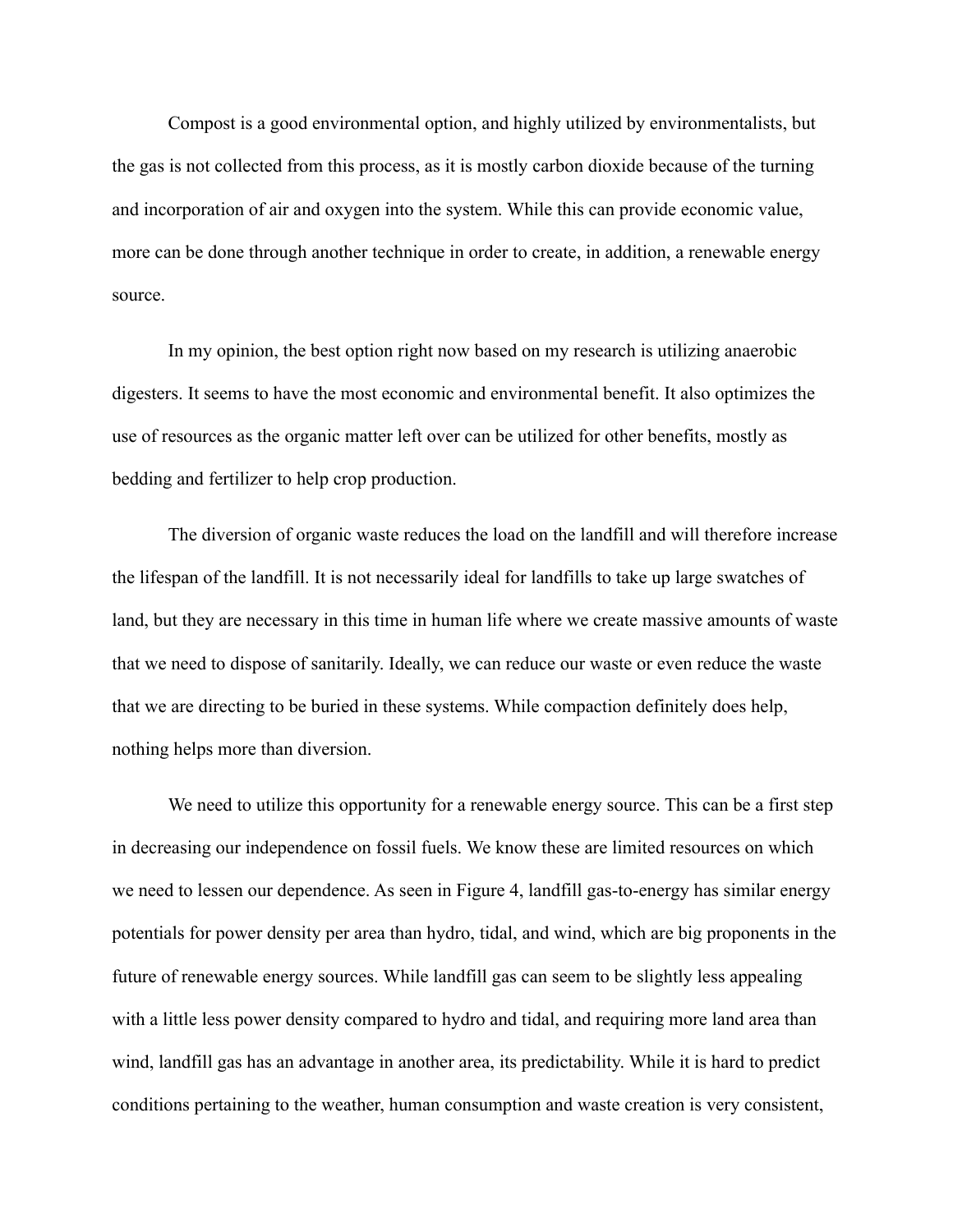and it is actually increasing. We may as well utilize this opportunity to create a new stream of renewable gas as we optimize other renewable forms of energy. Why not make the most out of all the waste we create and lighten the load on landfills while benefiting economically as well as environmentally from it?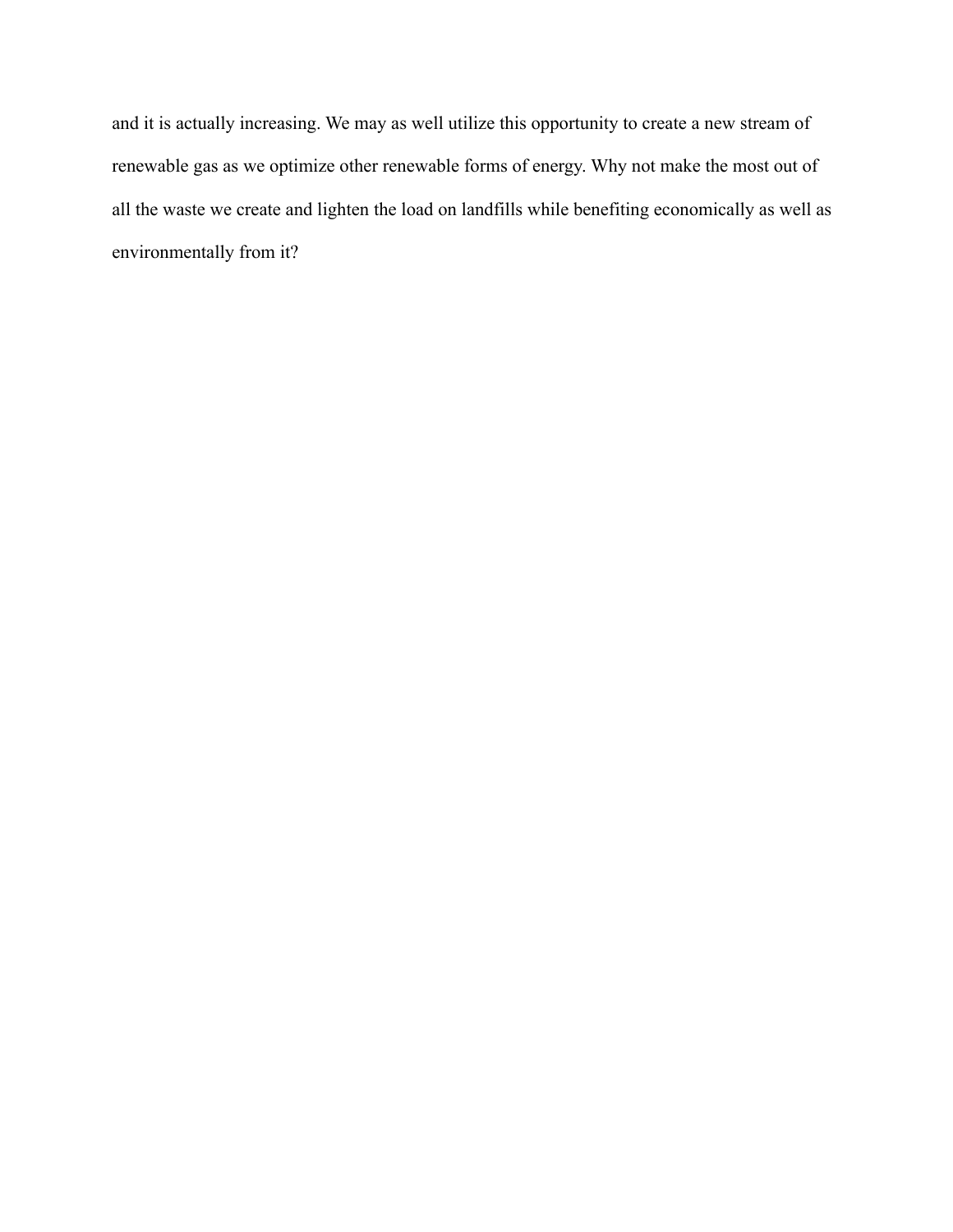#### References:

- (1) Pan, J.; Voulvoulis, N. The Role of Mechanical and Biological Treatment in Reducing Methane Emissions from Landfill Disposal of Municipal Solid Waste in the United Kingdom. *Journal of the Air and Waste Management Association* **2007**, *57* (2), 155–163. https://doi.org/10.1080/10473289.2007.10465317.
- (2) Huber-Humer, M.; Gebert, J.; Hilger, H. Biotic Systems to Mitigate Landfill Methane Emissions. *Waste Management and Research* **2008**, *26* (1), 33–46. https://doi.org/10.1177/0734242X07087977.
- (3) US, E. P. A. Basic Information about Landfill Gas | US EPA. *US EPA* **2021**.
- (4) ATSDR. Chapter 2. Landfill Gas Basics. *Landfill Gas Primer: An Overview for Environmental Health Professionals* **2008**, 3–14.
- (5) Daria, M.; Adamcová, D.; Winkler, J.; Koda, E.; Petr, L. Alternative Method of Composting on a Reclaimed Municipal Waste Landfill in Accordance with the Circular Economy: Benefits and Risks. *Science of the Total Environment*. **2020**, 723, 1-8. https://doi.org/10.1016/j.scitotenv.2020.137971
- (6) EPA, US Change Division, C. LFG Energy Project Development Handbook, Chapter 1: Landfill Gas Energy Basics. **2017**, No. April 2017, 1–15.
- (7) Zhang, C.; Xu, T.; Feng, H.; Chen, S. Greenhouse Gas Emissions from Landfills: A Review and Bibliometric Analysis. *Sustainability (Switzerland)* **2019**, *11* (8), 1–15. https://doi.org/10.3390/su11082282.
- (8) Alam, P.; Ahmade, K. Impact of Solid Waste on Health and the Environment. *International Journal of Sustainable Development and Green Economics* **2013**, *2* (1), 165–168.
- (9) Prajapati, P.; Varjani, S.; Singhania, R. R.; Patel, A. K.; Awasthi, M. K.; Sindhu, R.; Zhang, Z.; Binod, P.; Awasthi, S. K.; Chaturvedi, P. Critical Review on Technological Advancements for Effective Waste Management of Municipal Solid Waste — Updates and Way Forward. *Environmental Technology & Innovation* **2021**, 23, 1–12.
- (10) Mintz, M.; Han, J.; Wang, M. Well-to-Wheels Analysis of Landfill Gas-Based Pathways and Their Addition to the GREET Model. *Argonne National Laboratory* **2010**.
- (11) Lou, X. F.; Nair, J. The Impact of Landfilling and Composting on Greenhouse Gas Emissions A Review. *Bioresource Technology* **2009**, *100* (16), 3792–3798. https://doi.org/10.1016/j.biortech.2008.12.006.
- (12) Cross, J.-M. Fact sheet: Landfill methane. Environmental and Energy Study Institute (EESI) **2013**, https://www.eesi.org/papers/view/fact-sheet-landfill-methane.
- (13) Amini, H. R.; Reinhart, D. R. Regional Prediction of Long-Term Landfill Gas to Energy Potential. *Waste Management* **2011**, *31* (9–10), 2020–2026. https://doi.org/10.1016/j.wasman.2011.05.010.
- (14) Scheutz, C.; Kjeldsen, P.; Bogner, J. E.; de Visscher, A.; Gebert, J.; Hilger, H. A.; Huber-Humer, M.; Spokas, K. Microbial Methane Oxidation Processes and Technologies for Mitigation of Landfill Gas Emissions. *Waste Management and Research* **2009**, *27* (5), 409–455. https://doi.org/10.1177/0734242X09339325.